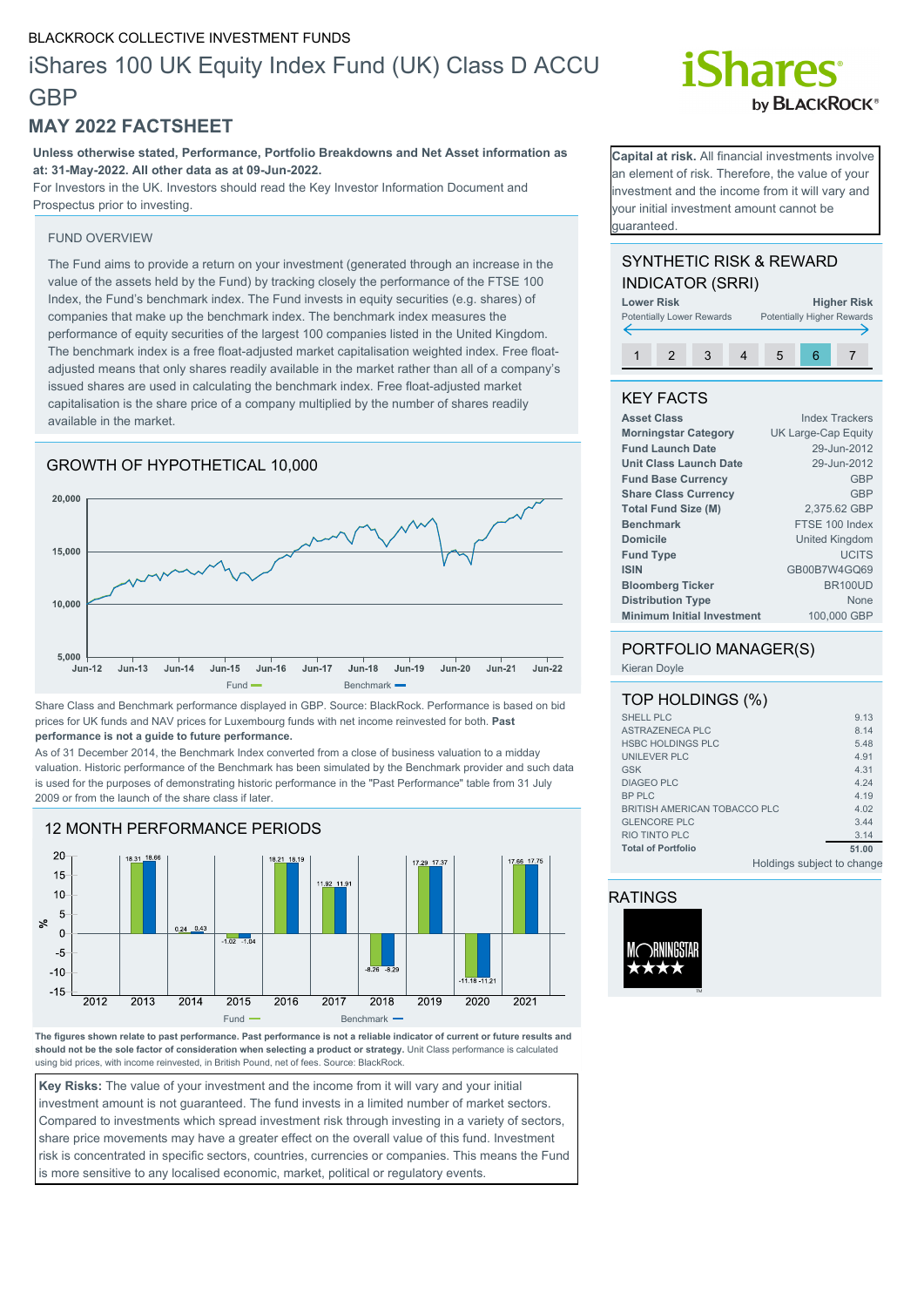#### SECTOR BREAKDOWN (%)

|                               | <b>Fund</b> | <b>Benchmark</b> | <b>Active</b> |
|-------------------------------|-------------|------------------|---------------|
| <b>Consumer Staples</b>       | 17.86       | 17.84            | 0.02          |
| <b>Financials</b>             | 17.32       | 17.31            | 0.01          |
| Energy                        | 13.41       | 13.39            | 0.02          |
| <b>Health Care</b>            | 13.35       | 13.33            | 0.02          |
| <b>Consumer Discretionary</b> | 9.94        | 9.93             | 0.02          |
| <b>Basic Materials</b>        | 9.93        | 9.91             | 0.01          |
| <b>Industrials</b>            | 9.67        | 9.66             | 0.01          |
| <b>Utilities</b>              | 3.74        | 3.80             | $-0.06$       |
| Telecommunications            | 2.45        | 2.50             | $-0.05$       |
| <b>Real Estate</b>            | 1.44        | 1.44             | 0.00          |
| Technology                    | 0.89        | 0.88             | 0.01          |
|                               |             |                  |               |

Negative weightings may result from specific circumstances (including timing differences between trade and settlement dates of securities purchased by the funds) and/or the use of certain financial instruments, including derivatives, which may be used to gain or reduce market exposure and/or risk management. Allocations are subject to change.

## PORTFOLIO CHARACTERISTICS

| <b>Weighted Average Market Capitalisation (millions)</b> | 70.368 GBP |
|----------------------------------------------------------|------------|
| <b>Price to Book Ratio</b>                               | 1.81x      |
| <b>Price to Earnings (TTM) Ratio</b>                     | 13.79x     |
| 3 Year Tracking Error                                    | 0.14       |
|                                                          |            |

| FEES AND CHARGES          |          |
|---------------------------|----------|
| <b>Max Initial Charge</b> | $0.00\%$ |
| <b>Exit Fee</b>           | $0.00\%$ |
| <b>Ongoing Charge</b>     | 0.06%    |
| <b>Performance Fee</b>    | $0.00\%$ |

## MARKET CAPITALISATION (%)



#### DEALING INFORMATION

**Settlement** Trade Date + 3 days **Dealing Frequency Daily, forward pricing basis** 

#### **GLOSSARY**

**Market Capitalisation:** is the total value of the shares issued by a company which trades on the stock exchange.

**Ongoing Charge:** is a figure representing all annual charges and other payments taken from the fund.

Price to Book Ratio: represents the ratio of the current closing price of the share to the latest quarter's book value per share.

Price to Earnings (TTM) Ratio: represents the ratio of the market price per share of a company to the company's earnings per share for a twelve-month period (usually the last 12 months or trailing twelve months (TTM)).

**0800 44 55 22** Menquiry@ukclientservices.blackrock.com **@www.ishares.com** 

**Quartile Rank:** categorises a fund into four equal bands based on their performance over a specified period within the relevant Morningstar's sector. The top or first quartile contains the top 25% of funds, through to the bottom or 4th quartile which contains the bottom 25% of funds.

**SRRI:** is a value based on the volatility of the fund, which gives an indication of the overall risk and reward profile of the Fund.

**3 Year Tracking Error:** A divergence between the price behavior of a position or a portfolio and the price behavior of a benchmark.

**Performance Fee:** is charged on any returns that, subject to a High Water Mark, the Fund achieves above it's performance fee benchmark. Please refer to the Prospectus for further information.

#### **IMPORTANT INFORMATION:**

This document is marketing material. The (names of sub funds) are sub-funds of BlackRock Collective Investment Funds (BCIF). The Fund is organised under the laws of Ireland and authorised by the Central Bank of Ireland as UCITS for the purposes of the UCITS Regulations. Investment in the sub-fund(s) is only open to 'Qualified Holders', as defined in the relevant Fund Prospectus. Subscriptions in the Fund are valid only if made on the basis of the current Prospectus, the most recent financial reports and the Key Investor Information Document, which are available in registered jurisdictions and available in local language where registered can be found at www.blackrock.com on the relevant product pages. Investors should understand all characteristics of the funds objective before investing. Prospectuses, Key Investor Information Documents and application forms may not be available to investors in certain jurisdictions where the Fund in question has not been authorised. BlackRock may terminate marketing at any time. For information on investor rights and how to raise complaints please go to https://www.blackrock.com/corporate/compliance/investor-right available in in local language in registered jurisdictions. If, after reading this factsheet, you have any questions or would like any additional information please contact your financial adviser or speak to our Investor Services Team on 0800 445522.

Issued by BlackRock Investment Management (UK) Limited (authorised and regulated by the Financial Conduct Authority). Registered office: 12 Throgmorton Avenue, London, EC2N 2DL. Registered in England No. 2020394. Tel: 020 7743 3000. For your protection, telephone calls are usually recorded. BlackRock is a trading name of BlackRock Investment Management (UK) Limited.

© Current year BlackRock, Inc. All Rights reserved. BLACKROCK, BLACKROCK SOLUTIONS, iSHARES, SO WHAT DO I DO WITH MY MONEY, INVESTING FOR A NEW WORLD, and BUILT FOR THESE TIMES are registered and unregistered trademarks of BlackRock, Inc. or its subsidiaries in the United States and elsewhere. All other trademarks are those of their respective owners.

 © Current year Morningstar. All Rights Reserved. The information, data, analyses, and opinions contained herein (1) include the proprietary information of Morningstar, (2) may not be copied or redistributed, (3) do not constitute investment advice offered by Morningstar, (4) are provided solely for informational purposes and therefore are not an offer to buy or sell a security, and (5) are not warranted to be correct, complete, or accurate. Morningstar shall not be responsible for any trading decisions, damages, or other losses resulting from, or related to, this information, data, analyses, or opinions or their use. The Morningstar Analyst Rating™ is subjective in nature and reflects Morningstar's current expectations of future events/behaviour as they relate to a particular fund. Because such events/behaviour may turn out to be different than expected, Morningstar does not guarantee that a fund will perform in line with its Morningstar Analyst Rating. Likewise, the Morningstar Analyst Rating should not be seen as any sort of guarantee or assessment of the creditworthiness of a fund or of its underlying securities and should not be used as the sole basis for making any investment decision.